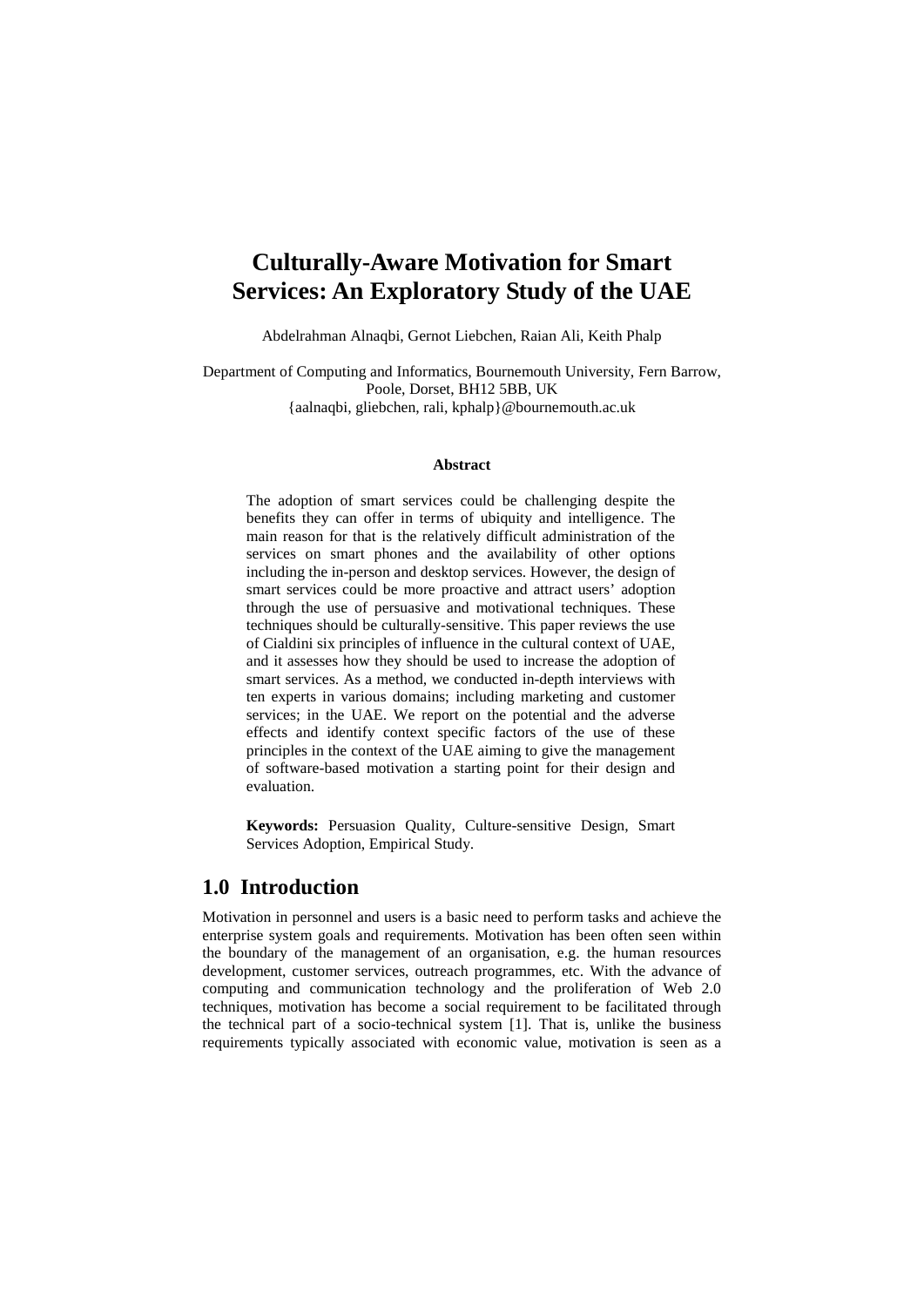supplementary requirement that aids the quality achievement of other requirements.

Software-based motivation, known as gamification [2] and persuasive technology [3], has seen a wide adoption as a novel mechanism to change people's behaviour and attitude in a business context through the use of game elements. The ad-hoc application of software-based motivation may lead to adverse effects such as reducing quality, distraction, creating unnecessary competition, trivialising the serious task and tension [4, 5]. The socio-cultural framework is one of the main dimensions to consider when using software-based motivation.

The development of smart services as an incarnation of an electronic government and e-commerce paradigms is emerging various areas of the world. Despites their benefits of being ubiquitous and context-aware, their adoption as a new technology require motivating the users and also staff in the back-end. For example, the availability of in-person and agencies alternatives and the lack of human-to-human interaction that could be perceived as an obstacle. Therefore, it would be recommended that smart services are augmented with a motivational layer to increase their adoption and to support users' retention.

This paper explores the peculiarities to take into account when designing softwarebased motivation for the socio-cultural framework of the UAE where smart services paradigm is intended to grow. To this end, ten experts interview have been conducted. The questions and the findings were centred around Cialdini's six principles of influence [6] and driven by two main research questions which will be further investigated in follow up studies.

- **Research Question 1:** How would UAE nationals react to and perceive motivational elements to increase the use of an offered service?
- **Research Question 2:** What are the contextual factors that affect the acceptability of those elements?

This paper reports on an exploratory study investigating the characteristics of customer motivational factor which will feed into the development of *fit for purpose* smart services.

# **2.0 Method**

The aim of the exploratory investigation presented in this paper is to gauge the suitability and efficiency of motivational techniques targeting citizens of the UAE. This can then be used in future to employ models utilising these techniques to design attractive and culturally relevant smart devices. The investigation presented in this paper is part of a two-phase approach. The first phase consisted of a series of interviews of ten experts of different customer driven domains in the UAE. The second phase will be a quantitative study involving a survey of UAE service users.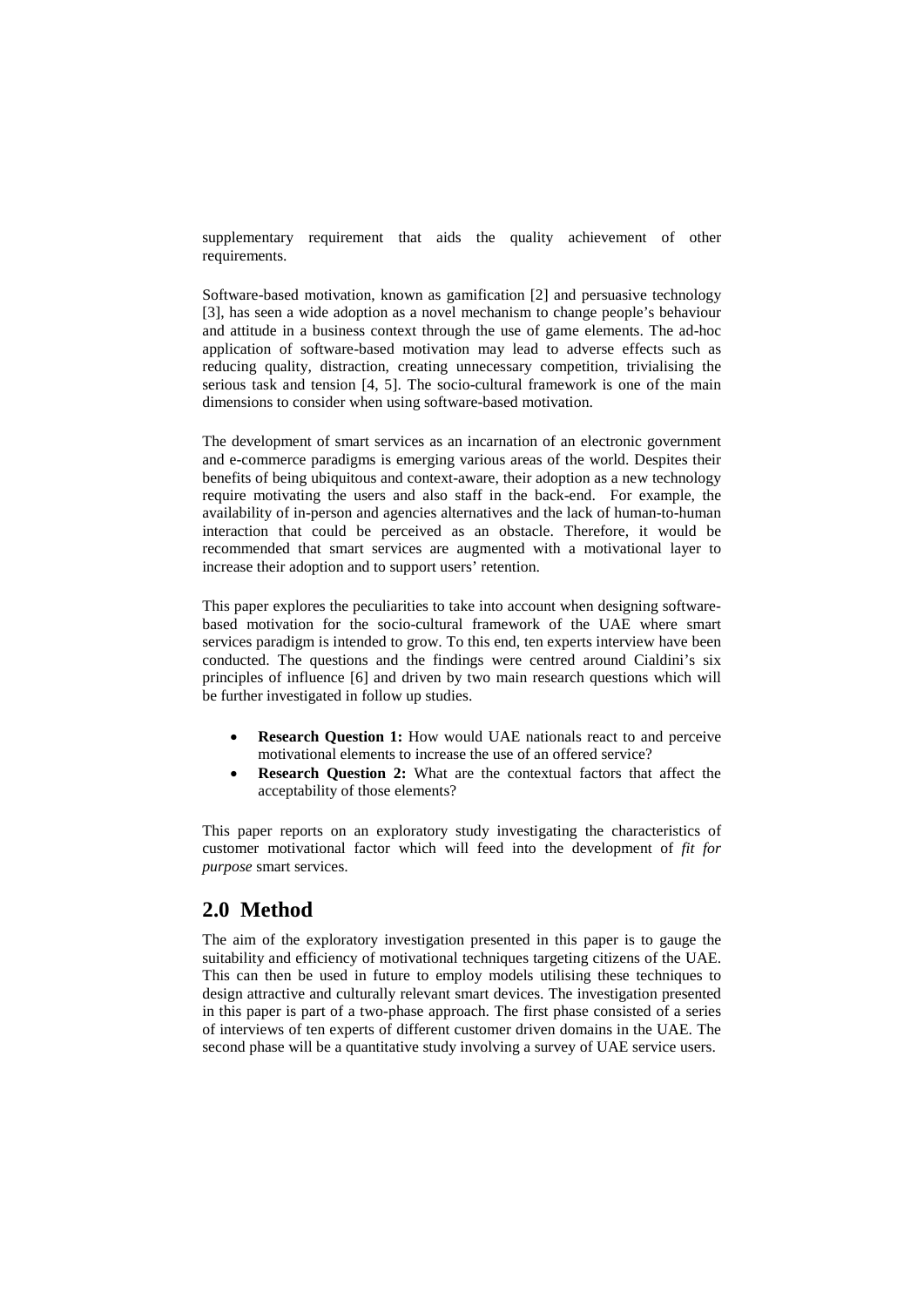The investigation presented in this paper is therefore a qualitative study involving interviews of ten experts working in customer driven domains, namely Banking, Telecommunication, Tourism and Marketing, Customer Services, and Government.

The ten experts headed or participated in public campaigns promoting various services to UAE citizens. The process of choosing the experts was convenience sampling based.

### **2.1 Interview Setup**

The interview process was split into two phases; the initial interview and an optional post interview contact in case further clarification regarding some of the responses was required. All interviewees received information sheets with all the interview questions before the date of the interview to allow each interviewee to understand the scope and the purpose of the interview. The interviews lasted on average 45 minutes, where the shortest last 31 minutes and the longest 50 minutes. The interviews were conducted either with the help of video conferencing or in person.

### **2.2 Interviewees**

As mentioned earlier, the interviewees are experts working in five customer driven service domains. Table 1 shows the different experts mapped to the domains and the number of years they have been working in these domains. It can be seen that the experts have have a large amount of expertise dealing with planning projects for customers in the UAE. Expert 10 is the expert with the least experience. However, Expert 10's role involves daily interaction and problem solving with and for customers.

|                             | Exp. | Exp.         | Exp.           | Exp. | Exp. | Exp. | Exp. | Exp. | Exp. | Exp.  |
|-----------------------------|------|--------------|----------------|------|------|------|------|------|------|-------|
|                             |      | 2            | 3              | 4    | 5    | 6    | 7    | 8    | 9    | 10    |
| Banking                     | X    |              | X              |      |      |      | X    |      |      |       |
| Customer<br>Service         | X    | $\mathbf{X}$ |                |      |      |      | X    |      | X    | X     |
| Marketing<br>and<br>Tourism |      |              | X              |      |      | X    |      | X    |      |       |
| Gov.                        |      |              |                | X    | X    |      |      | X    |      |       |
| Teleco.                     |      | X            |                |      |      |      |      |      | X    | X     |
| Years of<br>Experience      | 13   | 30           | $9\frac{1}{2}$ | 7    | 15   | 5    | 18   | 13   | 20   | $<$ 5 |

Table 1: Experts' domains and experience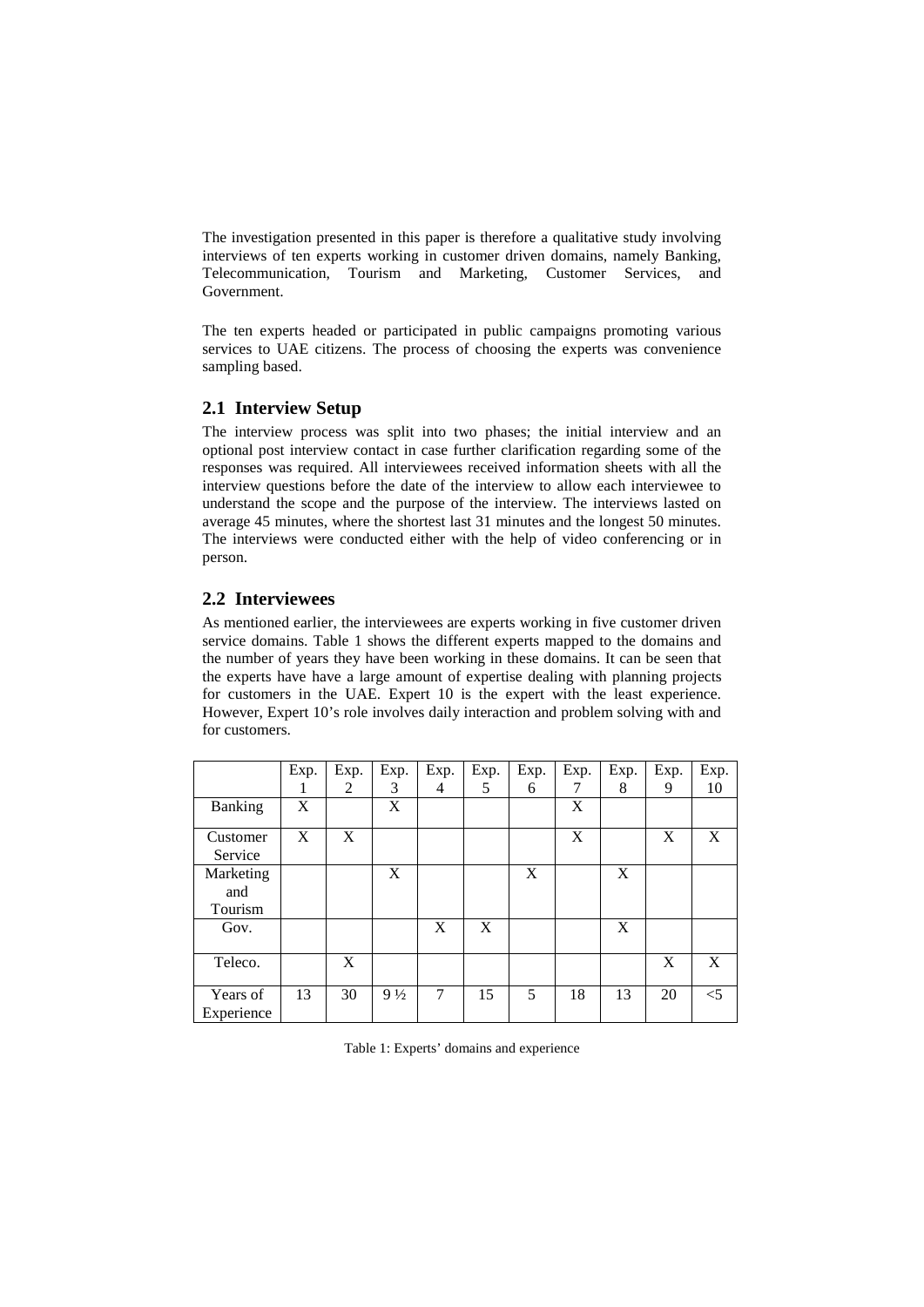All domains are driven to provide services to customers, and the experts have insight about the motivational factors of customers in the UAE.

After conducting the interviews, the responses were used to explore Cialdini's [6] six elements his of motivation and and persuasion model in the context of the customers in the UAE. Cialdini's model has been accepted by numerous researchers [7, 8, 9, 10], and the findings contrasted to this model will provide sufficient insight to conduct future surveys into motivational factors impacting on customers' adoption of offered services. The six elements are Reciprocity, Scarcity, Authority, Commitment and Consistency, Social Proof, and Likability.

### **3.0 Results and Discussion**

The analysis of the interview transcripts resulted in the identification of factors linked to elements of Cialdini's model specific for the context of the UAE.

#### **3.1 Reciprocity**

Reciprocity relates to a positive good, which is the expected behaviour when receiving something for the first time from a provider. In other words, the motivation is caused by a return of an action or a behavioural change, as a reaction to a previous behaviour. The analysis of the interviews with the ten experts highlighted 12 factors customers in the UAE may be influenced by in relation to reciprocity; these are suspicion, manner, familiarity, quality, transparency, offer, trust, escalation, managed scale, experience, and market and overload.

*Suspicion:* The experts indicated that customers in the UAE may be suspicious towards available offers. Customers may not trust the underlying value of the offered good or service. This would mean that service providers need to consider this suspicion when communicating offers to a customer.

*Manner:* Offering a service if the customer fulfils conditions may be perceived by a customer as a sign of the provider's lacking manners. That means that, according to the experts, UAE citizens seem to dislike bargaining for a good or receiving an offer as a result of negotiation efforts.

*Familiarity:* The experts indicated that customers in the UAE may prefer clear and familiar offers. Complex and complicated offers may induce insecurity and uncertainty in the customers' perception of the offer.

*Quality:* Customers appear to want to be sure of the quality of a service or good before even considering an offer. Offers may be ignored entirely if the quality of the underlying product, the service or the good, is perceived as bad.

*Transparency:* Offers where the cost benefit is not completely transparent are not very popular in the UAE. The *unknown* of the offer as a result of the lack of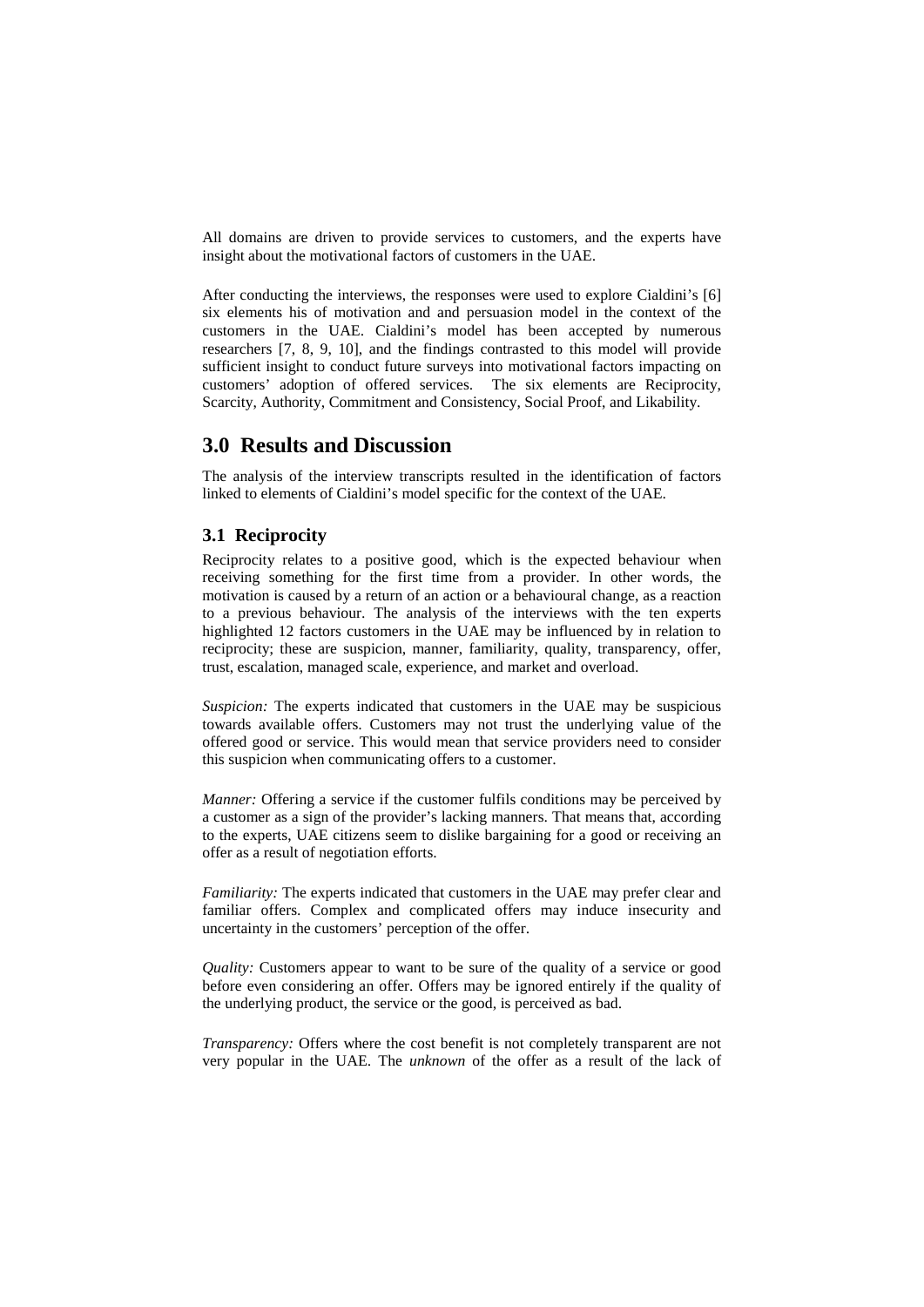transparency will likely have a negative effect on the motivation to accept an offer. This appears to confirm Colesca's [11] findings, who stated that transparency in the provision of e-government services increases the trust between citizens and government. That means that the experts confirm that providers in the UAE, in Colesca's case governments in general, will gain trust through transparency, and offers will be accepted more willingly by customers.

*Offer:* This factor is linked the the perceived quality of the good or service as discussed earlier. However, it refers to the relationship that the customer establishes with a provider if an offer is perceived as qualitatively good. The customer will more likely consider new offers if the quality of previous offers were perceived as good.

*Trust:* Related to the previous point is the trust relationship the customer has with a provider. If this trust relationship is disturbed, the customer will be less likely to accept offers. This attitude may result from the UAE's thriving economy and the subsequent high average income which has been persisted for more than 30 years [12]. According to the experts the trust relationship may result in long term relationships which do not change unless significant quality issues become apparent.

*Escalation:* This factor relates to the escalation of offers. UAE customers appear to expect offers to develop in their favour over time. This factor would need to be considered when providers develop offers since not only rewarding offers would have to be considered, but also customers' expectations.

*Managed Scale:* Since customers may expect scaling of offers, this scaling needs to be managed carefully. The experts indicated that customers may as mentioned previously be suspicious towards an offer. If an offer escalates too quickly it may have a negative effect on the motivation of the customer. This again relates to the the customers' expectations.

*Experience:* It appears that UAE customers would not necessarily consider an offer purely based on monetary rewards. This is especially so if the monetary rewards is small. However, offering experiences and excitement as part of the offer may be enticing to customers. This would confirm Antikainen and Vaataja's [13] findings for the UAE context; motivation might take different formats, as it could be monetary, and non-monetary approaches for some segments.

*Market and Overload:* Market relates to providing services to a big market segment without alienating the customers. UAE customers appear to expect that offers are tailored to them. If that is not the case, these offers may not even be considered. Another issue related to large markets is overload due to the number of offers provided by different competitors. This overload may have a negative effect on the motivation to accept an offer, but it may be mitigated by customisation.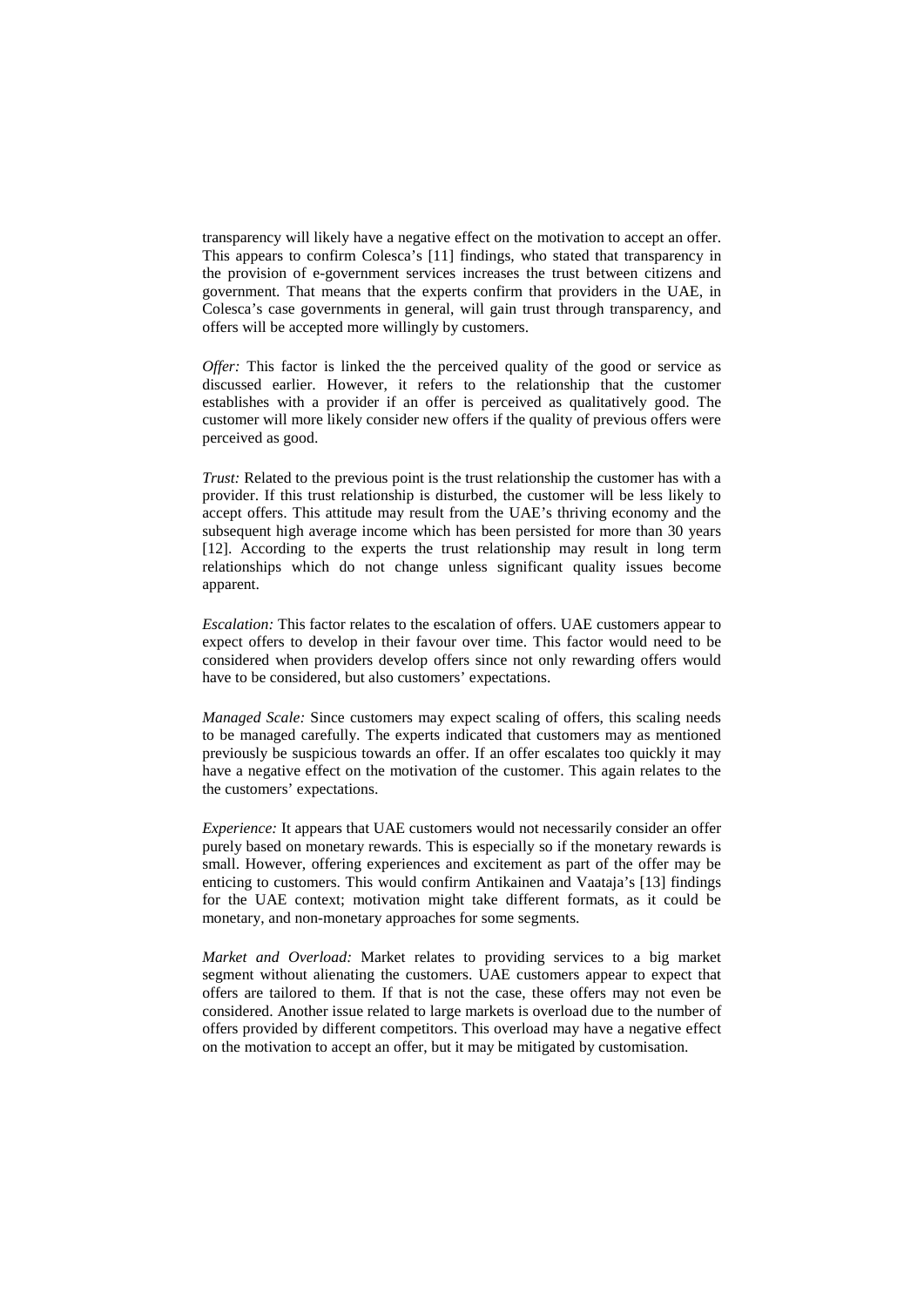#### **3.2 Scarcity**

Scarcity related to motivation through the limitation of specific offers. This limitation may be time-bound, but it could also be related to a customer's performance in completing a challenge or a lottery draw. Additionally, the scarcity concept and its degree of influence could vary from customer to another, depending the perceived value of the offer which could be monetary or quality values [14].

The experts highlighted several challenges which were categorised into six factors influencing the element of scarcity in the context of UAE customer motivation. These factors are competition, social recognition, uniqueness, secondary nature, exclusivity, and negativity.

*Competition:* Scarcity may result in an adverse effect. For instance, if a customer never gets the chance to get an offer, it may actually result in rejecting a product or service altogether. In fact, scarcity may result in customers feeling insulted by being omitted from offers.

*Social Recognition:* The social impact of limited offers may be motivational in the context of the UAE. Customers may receive offers if they recruit more customers. That would result in limiting the offer to those who recruit, but it may result higher adoption of a good or service.

*Uniqueness:* The uniqueness of a good or service may motivate customer in the UAE to adopt a good or service. Uniqueness may therefore increase the perceived value of a good or service even if the actual economic value may be low.

*Secondary Nature:* Scarcity according to the experts may have a secondary nature to motivation. The experts indicated that scarcity may not be the most influential element, and it may only be a secondary aspect in the motivation process.

*Exclusivity:* The experts recognised exclusivity as a potentially driving factor. Providing a limited offer linked to exclusive rights may be enticing to UAE customers.

*Negativity:* Scarcity may be perceived as negative. Customers may perceive the good or service on offer as a leftover.

#### **3.3 Authority**

The *authority* element of Cialdini's [6] motivation and persuasion model relates to the influence celebrities and public figures may have on motivation customer behaviour. Positive endorsement by such an influential figure can be a critical part in customer motivation. However, the experts again identified factors related to the element of authority especially relevant to the UAE context. These factors are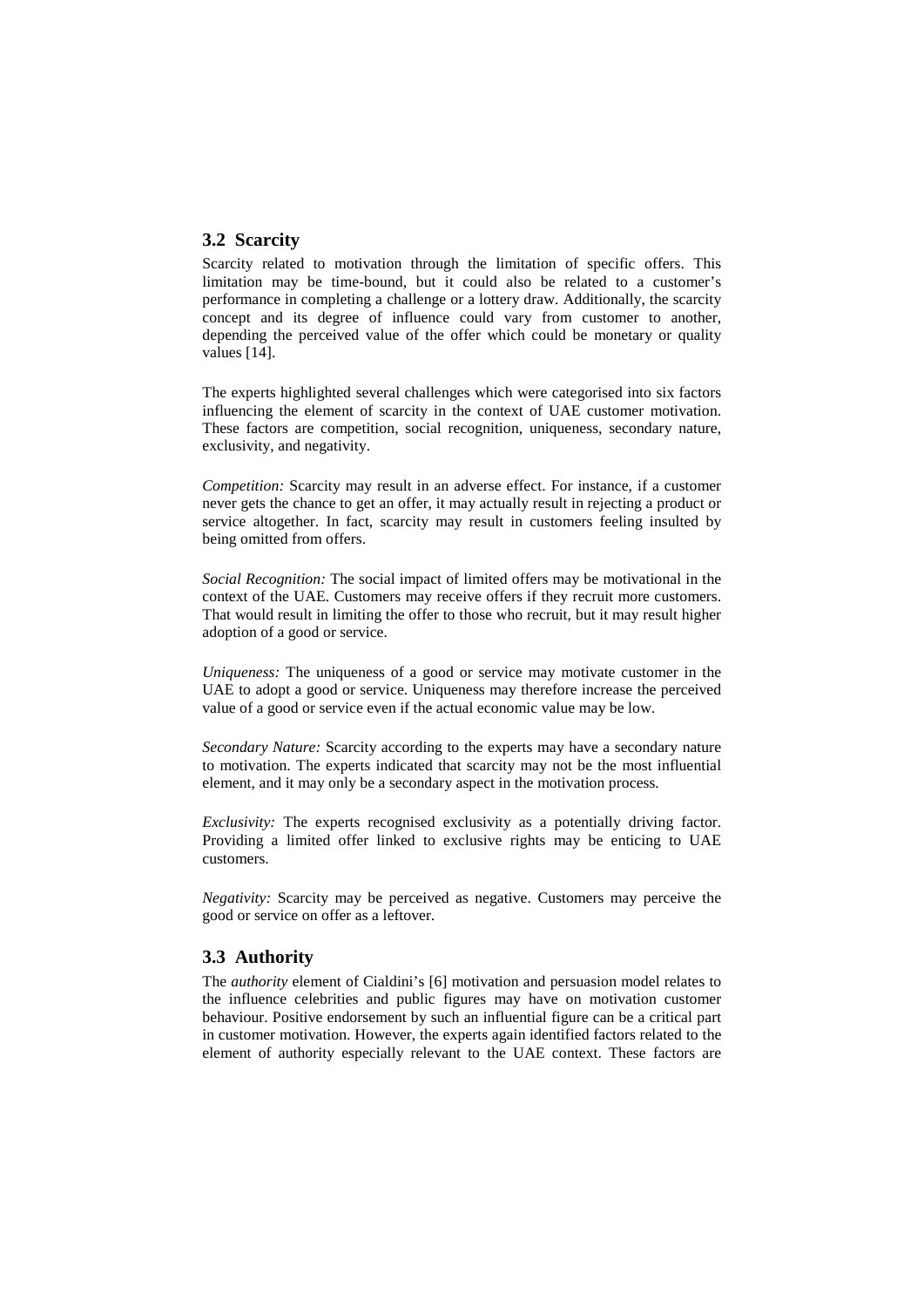effectiveness, profile, lifespan, secondary nature, age, lifetime, personalisation, vision, patriotism, and objectivity.

*Effectiveness:* All experts agreed that this technique is one of the most influential in the UAE. The society and culture recognises individuals who contributed to the growth of the country. According to the experts these respected individuals with *authority*, it will help a marketing campaign.

*Profile:* According to the experts the background of the individual with authority does not have to match what they promote for the motivation to be effective.

*Lifespan:* The experts stated that in their experience the authority of individuals promoting a good or service will be longer effective than they would be in other markets.

*Secondary Nature:* If a good or service has been accepted by potential customers, an authority may only have a secondary influential effect on the motivation to accept an offer. That would mean that providers need to be aware of this secondary limited nature if the authority element.

*Age:* The age of the customers to be targeted will influence which individual would be effective to motivate and persuade.

*Lifetime:* It may be advantageous if an individual accepted as authority is not too tightly coupled with a good or service since the lifetime of the individual may not be too long. Lifetime may not necessarily be the biological lifetime; it could also refer to the time an individual is active in their field of expertise.

*Personalisation:* This relates to the providers' recognition of the customer as an individual of authority. UAE customers appear to prefer if marketing campaigns are targeted to them; thus recognising the customers' authority.

*Vision:* The experts indicated that the authorities might not need to advertise each good or service individually. Authorities could be very effective endorsing a vision of a company, which may entail the usage of a good or service.

*Patriotism:* The feeling of community is prevalent in the UAE. That means that authorities linked to a community may be affective promoting a good or service.

Objectivity: If a good or service endorsed by an authority does not meet the expectations of the customers, any other products endorsed may actually be rejected too.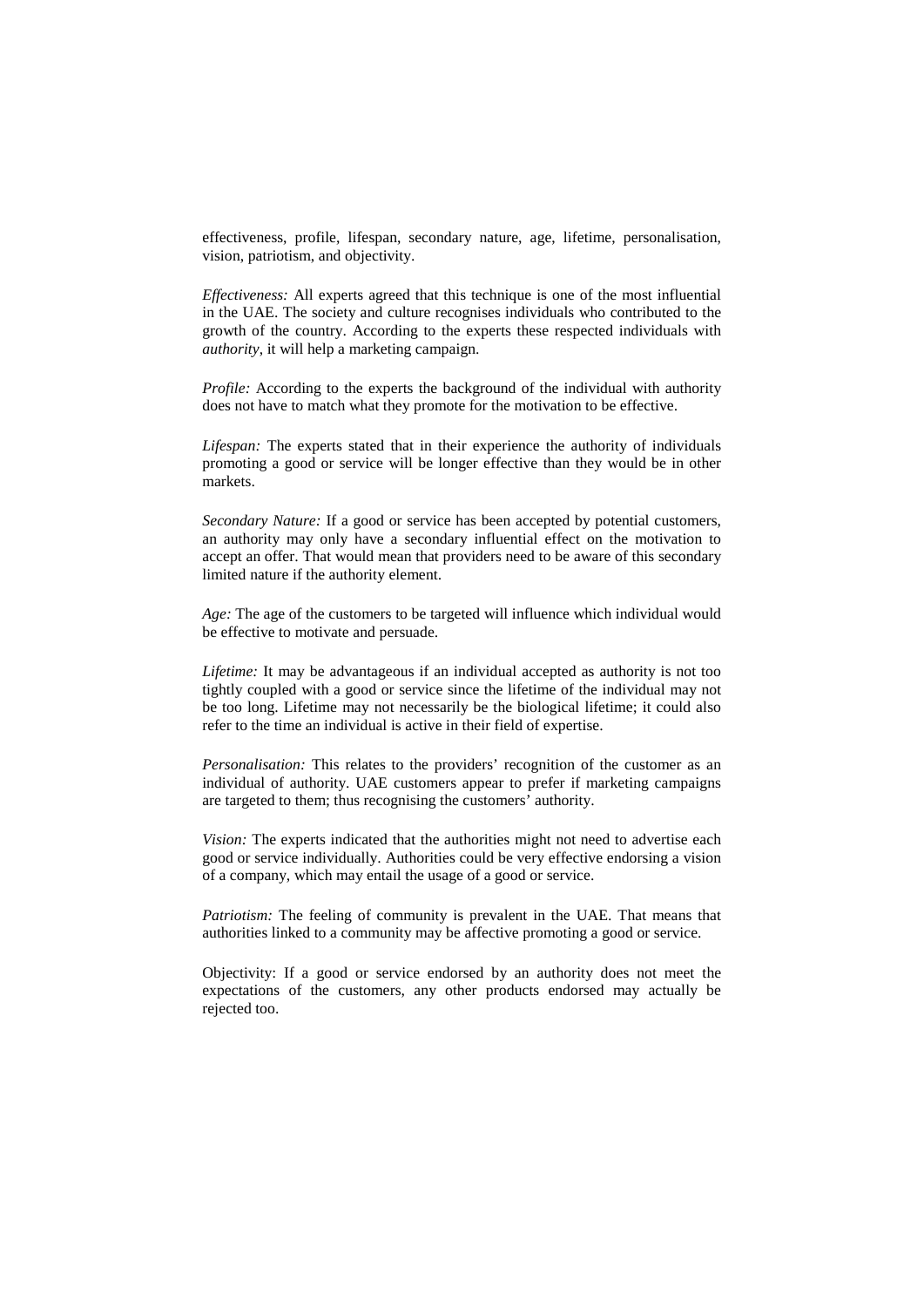#### **3.4 Commitment and Consistency**

Customers can be committed to a specific provider, and as long as the service they receive matches their expectations and quality definition, then it is likely that the customers will keep using the service. That means that the customers will be selfmotivating themselves to stay with a provider. In other words, this element relates to the consistency for the provided service and the expected commitment from customers once the provider triggered their needs. The experts argued that this element could work efficiently in the UAE due to UAE citizens' cultural values. However, they highlighted seven factors which may have to be considered in the context of the UAE. These factors are lifespan, duality, personal nature, management of change, negative impact, moral values, and escalation.

*Lifespan:* The experts stated that UAE customers stay committed to a service or good as long as the quality is consistent and the customer expectations are met.

*Duality:* The customers appear to expect high quality in return for their commitment. That means that customers' expectations can escalate as mentioned earlier, and these expectations will have to be met by the providers to maintain the customers' commitment.

*Personal Nature:* If customers experienced long lasting personal interactions with a provider's representative, the customer may actually overlook temporary shortcomings of a good or service.

*Management of Change:* The success of any IT based service is relatively linked to the commitment of the present and potential users (customers), and respectively the commitment is linked to how the service design to be consistent [15]. The service design may evolve eventually; the service might be merged with other services, or it could expand to the point where it could be renamed or endorsed differently. This might affect commitment and consistency since customers may not be able to understand the new change and disassociate the changed service from the original service design.

*Negative Impact:* As indicated earlier UAE citizens due to their strong sense of loyalty expect consistency for their loyalty. However, providing this consistency is not always easy to provide, especially when in-person services transform into IT based services.

*Moral Values:* Moral and religious values are of important consideration in the UAE which need to be recognised by the service providers.

*Escalation:* Customer in the UAE may expect services to be changing in their favour in return for their commitment. This may not always be possible especially for general-purpose services. Transparency about the services may help to mitigate this expectation.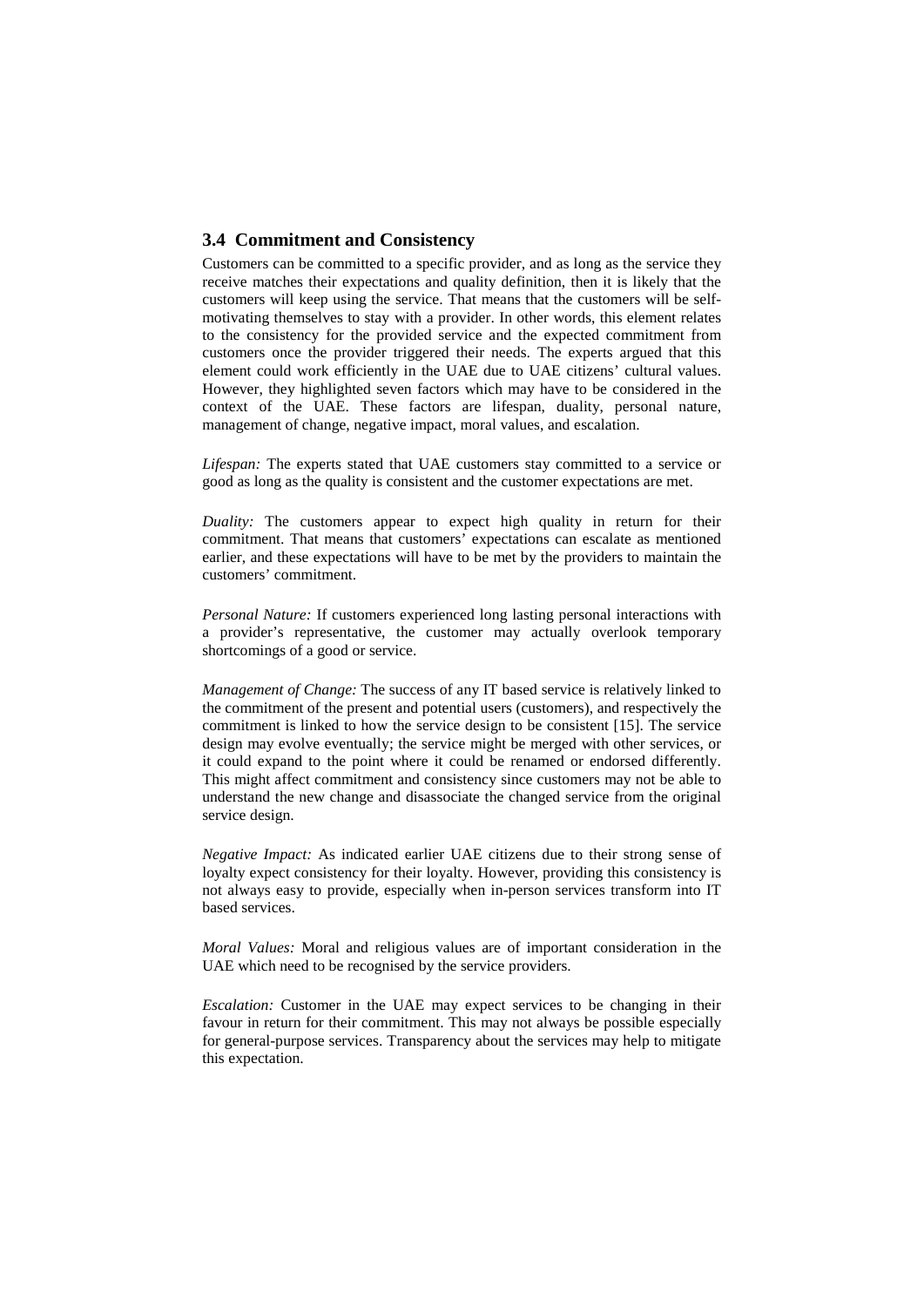#### **3.5 Social Proof**

The element of social proof relates to the confirmation of impressions and perceived correct behaviour based on the observed reactions of peers. The experts identified proactivity, provability, openness and frankness, similarity, age, duality, disappointment and uniqueness as factors that need to be considered in the context of the UAE.

*Proactivity:* The experts stated that proactivity in providing information to potential customers may be beneficial since customers may have limitations gathering this information by themselves. However, this factor needs to be considered with the related factor of openness and frankness.

*Provability:* Due to the availability of customer reviews and opinions on social media providers may have to proof that their goods and services are what they state they are. Customers may actively investigate if providers' claims are true.

*Openness and Frankness:* As indicated earlier UAE citizens appear to appreciate openness and clarity about shortcomings of goods and services. When social proof contradicts the information given by the providers, this may be detrimental to the motivation and persuasion of customers to accept an offer.

*Similarity:* It appears that citizens in the UAE do seek social proof from individuals from similar social groups. That means providers' messages can be tailored to these groups. However, this can fact can have a negative impact if the targeted social groups do not match potential customers.

*Age:* It appears that younger customers are willing to search for social proof on social media or online resources. Older generations appear to be content with being served simple direct communication.

*Duality:* Social proof can impact on offered goods and services positively and negatively. Trust relationships can be extended or diminished by social proof.

*Disappointment*: While social proof may entice potential customers to use a good or service, it may also lead to disappointment when expectations are not met.

Uniqueness: Since customers in the UAE appear to prefer tailored goods and services, the fact that a large number of other customers use these goods and services may negate the impact of social proof. That means communicating social proof needs to be considered carefully.

#### **3.6 Likability**

This element of the motivational and persuasion model refers to being motivated by individuals who target customers know or like. The experts influence, respect,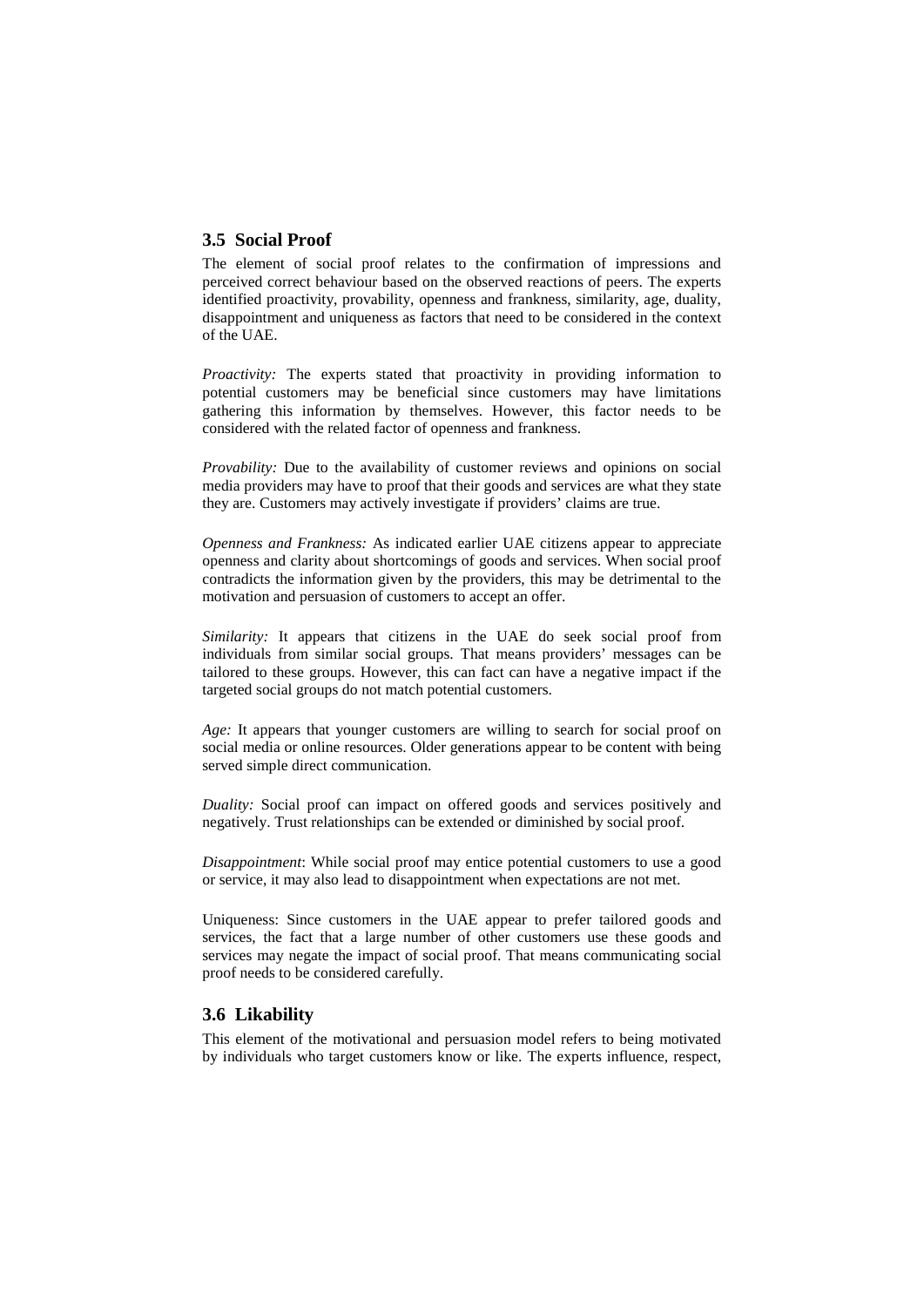language, moral values, look, lifestyle, success, and geographical similarity as factors to be considered in the context of the UAE.

*Influence:* Likability appears to be very influential in the context of UAE. It appears that customers appreciate if providers understand their customs. This influence of cultural context was also recognised by Munro et al. [16] in a wider context.

*Respect:* The consideration of likability by providers in the UAE appears to be a sign of respect. Providers ignoring the UAE cultural context may be perceived as inconsiderate.

*Language:* The experts also highlighted that likability will even be represented in language patterns, and providers ought to consider these.

*Moral Values:* The experts stated that likability would also ensure that moral values are to be considered by providers.

*Look:* In many industries the employment of perceived attractive individuals to promote a good or service is seen as a motivational factor. However, it appears that in the context of the UAE the experts state that this may not be the case.

*Lifestyle:* The experts indicated that the likability of a lifestyle of a promoting individual is important in the context of the UAE.

*Success:* The success achieved by an individual promoting a good or service may motivate potential customers to adopt the promoted good or service in order to achieve a similar success.

*Geographical Similarity*: Customers in the UAE appear to prefer if goods and services are provided in offices and branches local to them. However, this may be difficult to achieve for online services.

# **4.0 Conclusions and Future Work**

The exploratory study presented in this paper investigate what ten experts working in customer driven domains in the UAE consider as influential factor in relation to Cialdini's [6] six elements of his motivation and persuasion model.

The experts highlighted several factors which appear to be specific to the context of the UAE. However, this needs to be confirmed by studying smart service customers' attitudes in more detail. This should also be contrasted to preconceptions service providers not familiar with the context of the UAE may have.